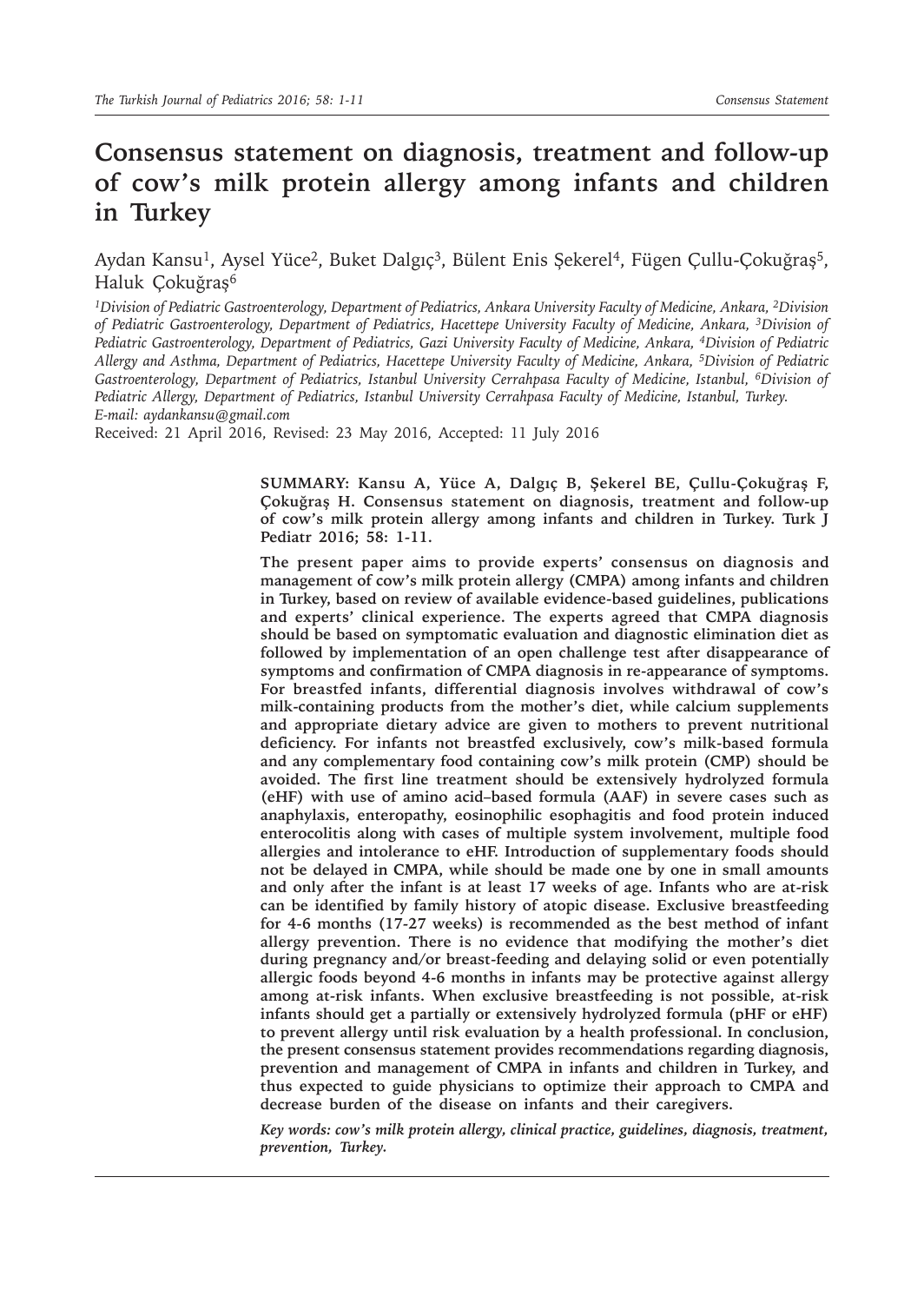Food allergy is a reproducible specific immune response to the exposure to a given food<sup>1</sup>. Cow's milk protein allergy (CMPA) is a clinically abnormal reaction to cow's milk protein (CMP) via immune mechanisms triggered by milk protein<sup>2</sup>. According to the European Academy for Allergy and Clinical Immunology (EAACI) and the World Allergy Organization (WAO), a hypersensitivity reaction to cow's milk involving the immune system can be called as CMPA3. In this regard, involvement of immune system differentiates CMPA from non-allergic cow's milk intolerance (lactose intolerance) which occurs as a result of lactase deficiency without involvement of the immune system $2.4$ .

CMP is the most common cause of food allergy in infants and young children aged younger than 3 years5. CMPA associated with gastrointestinal symptoms only can be observed in all age groups<sup>5</sup>. Based on the type of immune reaction responsible for development of CMPA, CMPA is categorized into immunoglobulin (Ig)E mediated, non-IgE mediated, or mixed CMPA5,6.

IgE-mediated CMPA manifests as phenotypical expression of atopy, with or without atopic eczema, allergic rhinitis and/or asthma in most children with CMPA, while non-IgE mediated reaction occurs in a subset of patients mainly with gastro-intestinal manifestations in response to cow's milk ingestion7.

Presence of sufficient awareness of the fact that prevention of CMPA is possible by following guidelines for the diagnosis and management of the condition is important given the considerable burden placed by the symptomatic manifestations of CMPA on both the infant and their parents<sup>8</sup>.

Without an appropriate diagnostic workup, a risk for both over and under-diagnosis and thus over and under-treatment has been considered likely in CMPA patients, which restricts the introduction of appropriate diet and maintenance of normal growth and development. For this reason, availability of evidence-based guidance seems critical to be able to manage the disease and to advise parents properly<sup>5,9</sup>.

Although evidence-based guidelines as well as consensus reports are available in the literature considering the diagnosis and management of CMPA1,2,5,7,8,10-13, there are no regionspecific recommendations representing local experiences and challenges for the prevention, diagnosis, and treatment of CMPA in Turkey. Therefore, the present paper aims to provide a consensus statement on the diagnosis, treatment and follow-up of CMPA among infants and children in Turkey.

#### **Material and Methods**

An expert panel consisting of 4 pediatric gastroenterology and 2 pediatric allergy specialists from university hospitals met for two meetings to develop consensus opinion on the diagnosis, treatment and follow-up of CMPA in Turkey. The panel critically analyzed recommendations from international guidelines, review articles and published results of randomized control trials for diagnosis, treatment and follow-up of infant and childhood CMPA. Following consideration of the validity, clinical relevance, and applicability of the evidence for CMPA in the Turkey, the panel achieved agreement on a series of recommendations supported by scientific evidence and experts' clinical opinion.

# **Epidemiology of CMPA**

Although no comparable international epidemiological data on CMPA prevalence exists because of different methods and geographical regions in clinical evaluation7, data from cohort studies and meta-analyses revealed an overall 1.9% to 4.9% prevalence of CMPA among children with a peak in prevalence (2-3%) in the first year of life and prevalence of <1% in children aged  $\geq 6$  years<sup>4,7,14-17</sup>. Parents notice CMPA in their children much more frequently than can be confirmed by appropriate tests, and symptoms suggesting adverse reactions to CMP occur in a 5% to 15% of infants exceeding the true estimates of CMPA prevalence<sup>18</sup>. Therefore, an accurate diagnosis of CMPA is important to prevent infants from being put on inappropriate elimination diets $13,19$ .

Prognosis of CMPA in infancy is good; remission rate is reported to be up to 85- 90% at 3 years with better prognosis in cases of gastrointestinal symptoms<sup>19</sup>.

# **Clinical manifestations of CMPA**

CMPA can produce a range of symptoms varying in intensity in infants including ''immediate''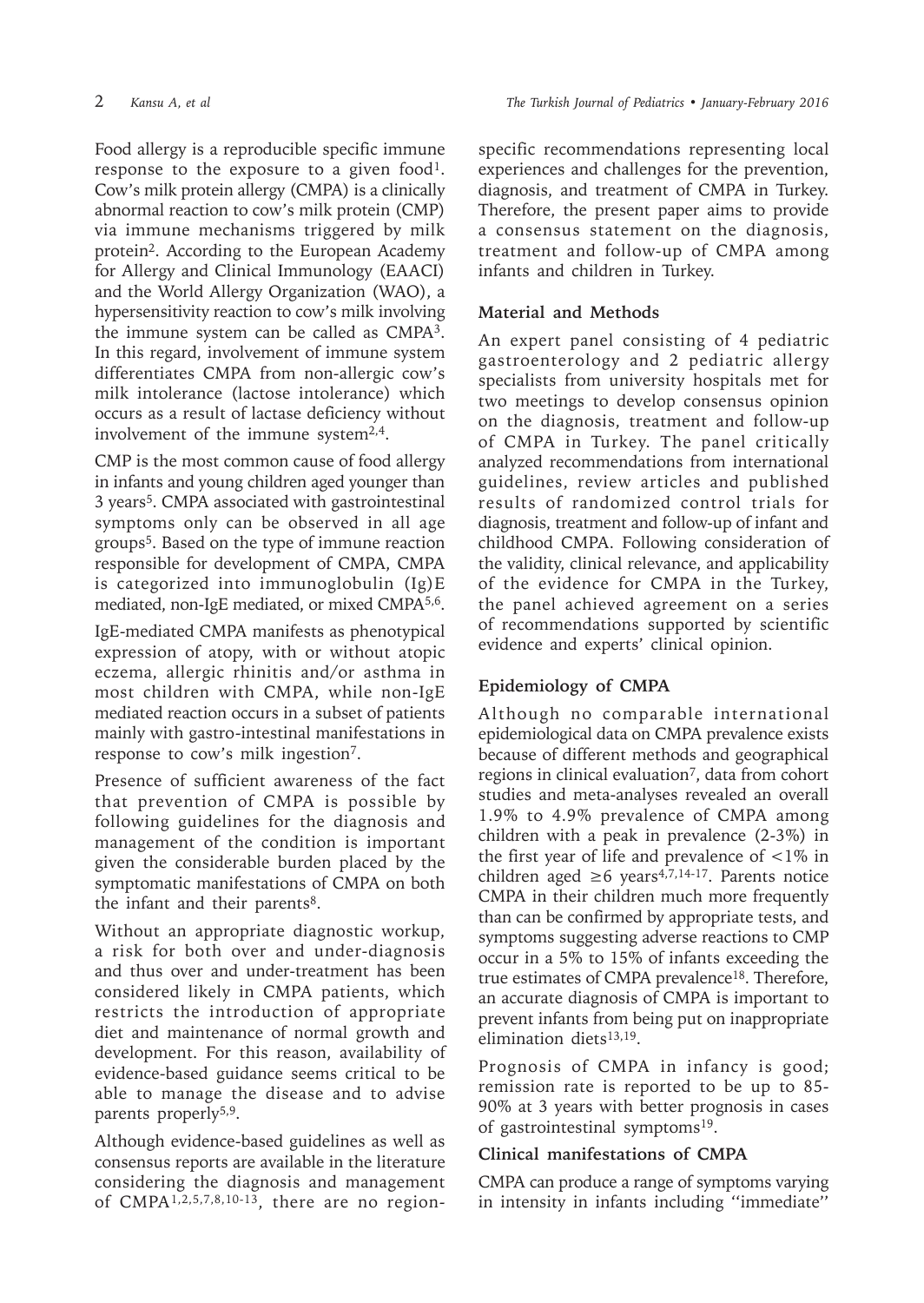(early; from minutes after allergen ingestion up to 2 hours) reactions and ''delayed'' (late; up to 48 hours to a few weeks following ingestion) reactions $5,20$ .

As summarized in Table  $I^{20}$ , given the clinical presentations typical for each type of immune reaction, CMPA is categorized into IgE-mediated, non-IgE mediated or mixed type CMPA5,20. Symptoms and signs of CMPA may be related to the skin, the gastrointestinal tract and the respiratory tract<sup>5, 20</sup>. They are variable, mostly nonspecific including oral and perioral swelling, dysphagia, food impaction (e.g. impaired esophageal motility), regurgitation, vomiting, diarrhea with or without malabsorption or protein loss due to enteropathy, persistent constipation often with perianal dermatitis and/or fissure, rectal bleeding, anorexia, food refusal, failure to thrive, abdominal pain, and severe colic<sup>5,20</sup>.

IgE-mediated CMPA has atopic manifestations such as urticaria, angioedema, vomiting, diarrhea, eczema, rhinitis, and anaphylaxis<sup>5</sup>. Non-IgE mediated CMPA encompasses food proteininduced enterocolitis syndrome (FPIES), food protein-induced allergic proctocolitis (FPIAP) and food protein-induced enteropathy 2,21. FPIES is relatively uncommon and manifests usually in infants as profuse repetitive vomiting (onset one to three hours after ingestion) and diarrhea (onset 5–10 hours) that may be accompanied by lethargy, acute and severe edema, shock and moderate failure to thrive, generally without acute respiratory and skin manifestations <sup>2,21</sup>. The symptoms mimic sepsis, metabolic disease or acute abdominal problems, which lead to under-diagnosis of this condition. FPIAP, on the contrary, is a benign transient condition, which typically starts in the first few months of life while being exclusively breast fed, with blood-streaked stools and occasionally mild diarrhea with no emesis or signs of shock or failure to thrive in well-appearing infants without growth retardation and considered as one of the major causes of colitis under age one year<sup>2,21</sup>. Enteropathy due to CMPA is associated with intermittent vomiting, chronic diarrhea, steatorrhea, moderate edema due to hypoalbuminemia, poor weight gain and lack of signs of shock<sup>21</sup>. Mixed type CMPA may present as eosinophilic esophagitis, eosinophilic gastroenteritis and eosinophilic

colitis, and can manifest at any age with a male predominance and symptoms ranging from chronic abdominal pain, nausea, vomiting, dysphagia, food impaction, diarrhea to weight loss, anemia and malabsorption depending on the extent of bowel involvement<sup>1,21,22</sup>.

While some symptoms such as angioedema and atopic eczema are more likely to be seen in CMP-specific IgE positive children; the same symptoms may also appear in CMP IgE-negative patients, particularly those having gastrointestinal manifestations such as allergic proctocolitis<sup>5,23</sup>.

#### **Diagnosis of CMPA**

Figure 1 illustrates an algorithm for infants and children with symptoms suggestive of CMPA20. If CMPA is suspected, a differential diagnosis is needed including family history and physical examination as the initial step. If any of the findings presented in Table I occurs, the second step is conducting a differential diagnosis with or without laboratory evaluation, and when manifestations cannot be associated with any other cause, CMPA may be thought as a potential diagnosis<sup>5</sup>. CMPA diagnosis should be based on symptomatic evaluation and diagnostic elimination diet as followed by an oral challenge test after disappearance of symptoms and confirmation of CMPA diagnosis in re-appearance of symptoms<sup>5,8,20</sup>.

If CMPA is likely with relevant symptoms, elimination of CMP in the child's and/or breastfeeding mother's diet should be tried for limited time to confirm the diagnosis. The duration of a diagnostic elimination diet should be decided according to clinical manifestation; usually for 3 to 5 days if immediate clinical reactions, and 1 to 2 weeks if delayed clinical reactions are observed, while 2 to 4 weeks on a CMPfree diet before evaluation may be necessary in patients with gastrointestinal reactions<sup>5</sup>. If no improvement in symptoms within these timelines is achieved, then CMPA diagnosis is not likely; though, multiple food allergies and other diseases should be considered.

For diagnostic elimination in *breast-fed infants,*  breast-feeding is continued while avoiding all milk and milk products like cheese, yogurt and butter from the maternal diet in accordance with qualified dietary counseling. If symptoms continue on breast milk despite a strict maternal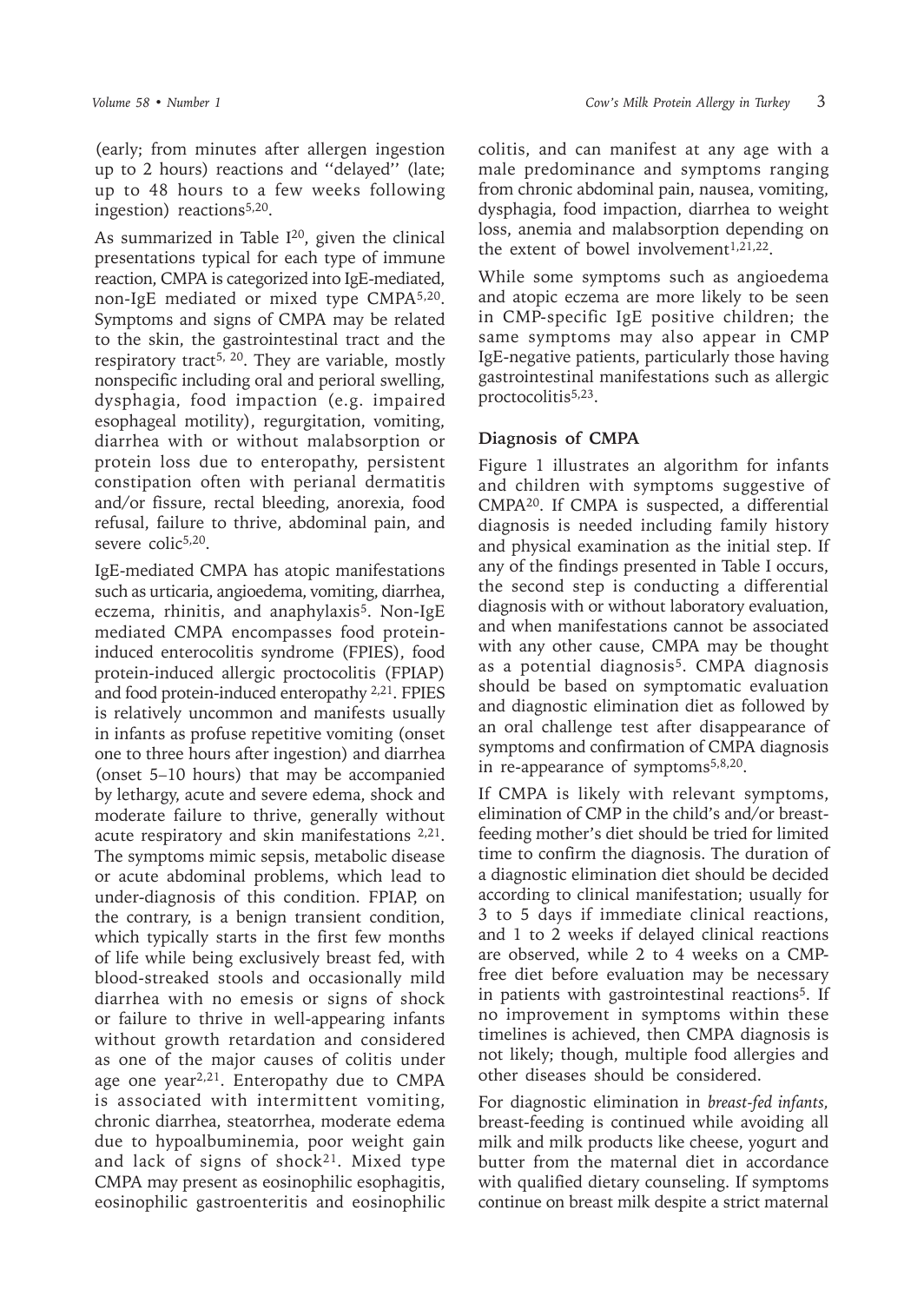

<sup>a</sup> If previous reaction is severe/life threatening (ie anaphylaxis, FPIES, enteropathy, or eosinophilic esophagitis) open challenge should be omitted, until performed in an experienced center or reaction is consistent and reproducible (occurred more than one occasion with similar clinical presentation) can be postponed.

<sup>b</sup>Confirmed CMPA diagnosis;

- The elimination diet should be maintained for at least 4-6 months or until 9 to 12 months of age
- Patient with severe immediate IgE-mediated reactions may remain on the elimination diet for 12 or even 18 months before they are re-challenged after repeated testing for spesific IgE.

<sup>c</sup> Re-challenge after maintaining an elimination diet for at least 4-6 months in case of spesific IgE negativity/ mild symptoms and at least 12 months in case of high-Ig E positivity/severe reactions.

When challenge is positive, elimination diet should be continued for another 6 to 12 months. Introduction of supplementary foods should not be delayed and should be made one by one in small amounts after the infant is at least 17 weeks of age.

**Fig. 1.** An algorithm for the diagnosis and treatment of cow's-milk protein allergy *Adapted from Brill H. Approach to milk protein allergy in infants. Can Fam Physician. 2008 Sep; 54(9): 1258–126420.*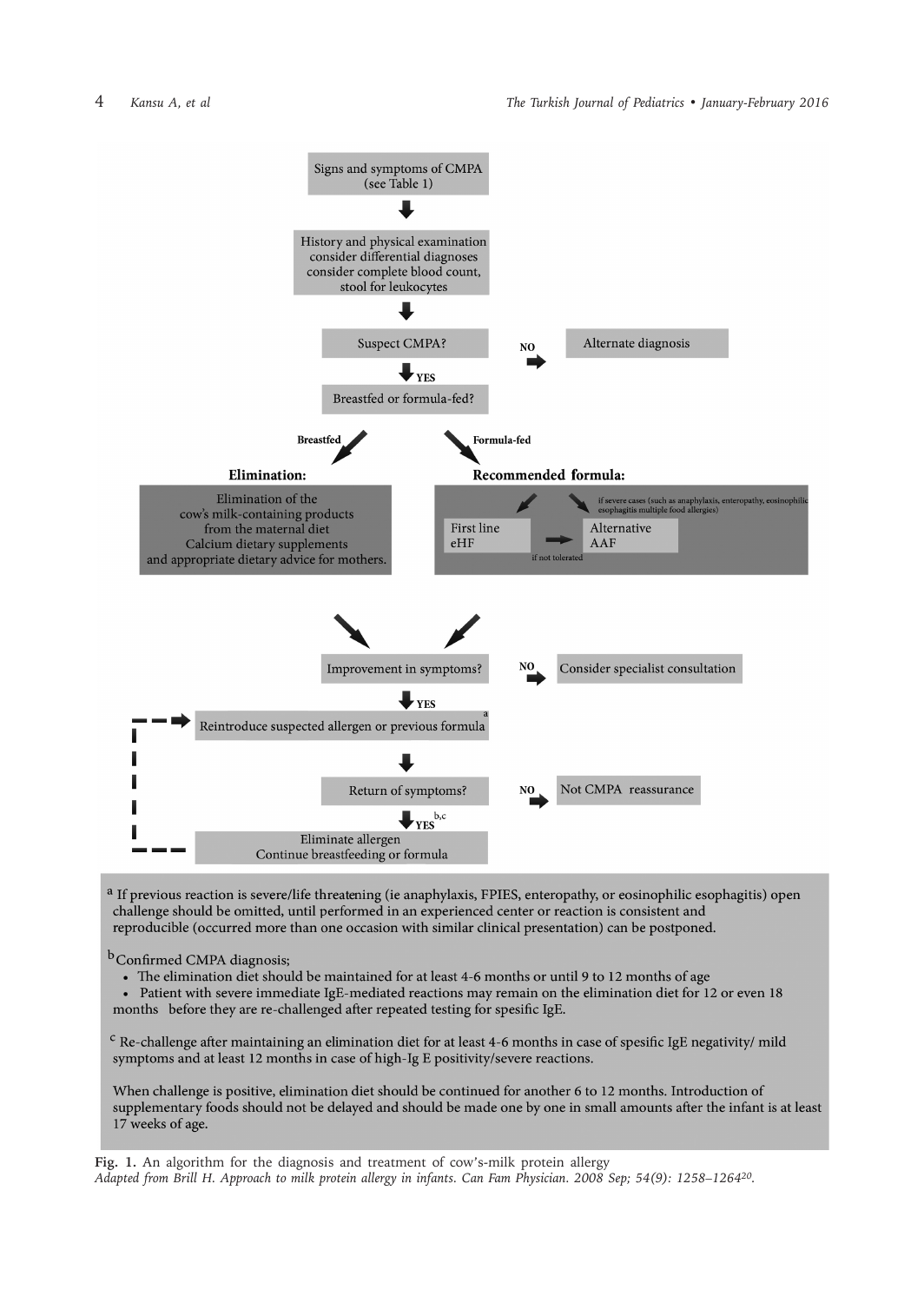| Reaction type                    | Presentation                                              |
|----------------------------------|-----------------------------------------------------------|
| IgE mediated                     |                                                           |
| Respiratory <sup>a</sup>         | Rhinoconjunctivitis                                       |
|                                  | Asthma (wheeze, cough)                                    |
|                                  | Laryngeal edema                                           |
|                                  | Otitis media with effusion <sup>b</sup>                   |
| Cutaneous                        | Atopic dermatitis                                         |
|                                  | Urticaria                                                 |
|                                  | Angioedema                                                |
|                                  | Anaphylaxis                                               |
| Gastrointestinal                 | Oral allergy syndrome                                     |
|                                  | Nausea and vomiting                                       |
|                                  | Diarrhea                                                  |
| Non-IgE mediated                 |                                                           |
| Respiratory<br>Cutaneous         | Pulmonary hemosiderosis (Heiner syndrome)<br>Contact rash |
|                                  | Atopic dermatitis                                         |
| Gastrointestinal                 | Regurgitation                                             |
|                                  | Vomiting                                                  |
|                                  | Chronic diarrhea                                          |
|                                  | Protein-losing enteropathy                                |
|                                  | Blood in stool                                            |
|                                  | Colic                                                     |
|                                  | Constipation                                              |
|                                  | Food refusal                                              |
|                                  | Food protein-induced enterocolitis syndrome (FPIES)       |
|                                  | Food protein-induced allergic proctocolitis (FPIAP)       |
| Mixed                            | Food protein-induced enteropathy                          |
| Cutaneous                        |                                                           |
| Gastrointestinal                 | Atopic dermatitis                                         |
|                                  | Regurgitation                                             |
|                                  | Vomiting                                                  |
|                                  | Retrosternal pain<br>Food refusal                         |
|                                  | Dysphagia                                                 |
|                                  | Food impaction                                            |
|                                  | Chronic diarrhea                                          |
|                                  | Abdominal pain                                            |
|                                  | Blood in stool                                            |
|                                  | Protein-loosing enteropathy<br>Failure to thrive          |
|                                  | Eosinophilic esophagitis                                  |
|                                  | Eosinophilic gastroenteritis                              |
|                                  | Eosinophilic colitis                                      |
| Other                            |                                                           |
| Unclassified (rare) <sup>b</sup> | Arthritis<br>Henoch-Schönlein purpura                     |
|                                  | Migraine                                                  |

**Table I.** Clinical Presentations of Cow's Milk Protein Allergy Ordered by Organ System and Type of Immune Reaction<sup>20</sup>.

<sup>a</sup>Always associated with other organ system involvement, <sup>b</sup> These presentations are still on debate Adapted from Brill H. Approach to milk protein allergy in infants. Can Fam Physician. 2008 Sep; 54(9): 1258–1264 20.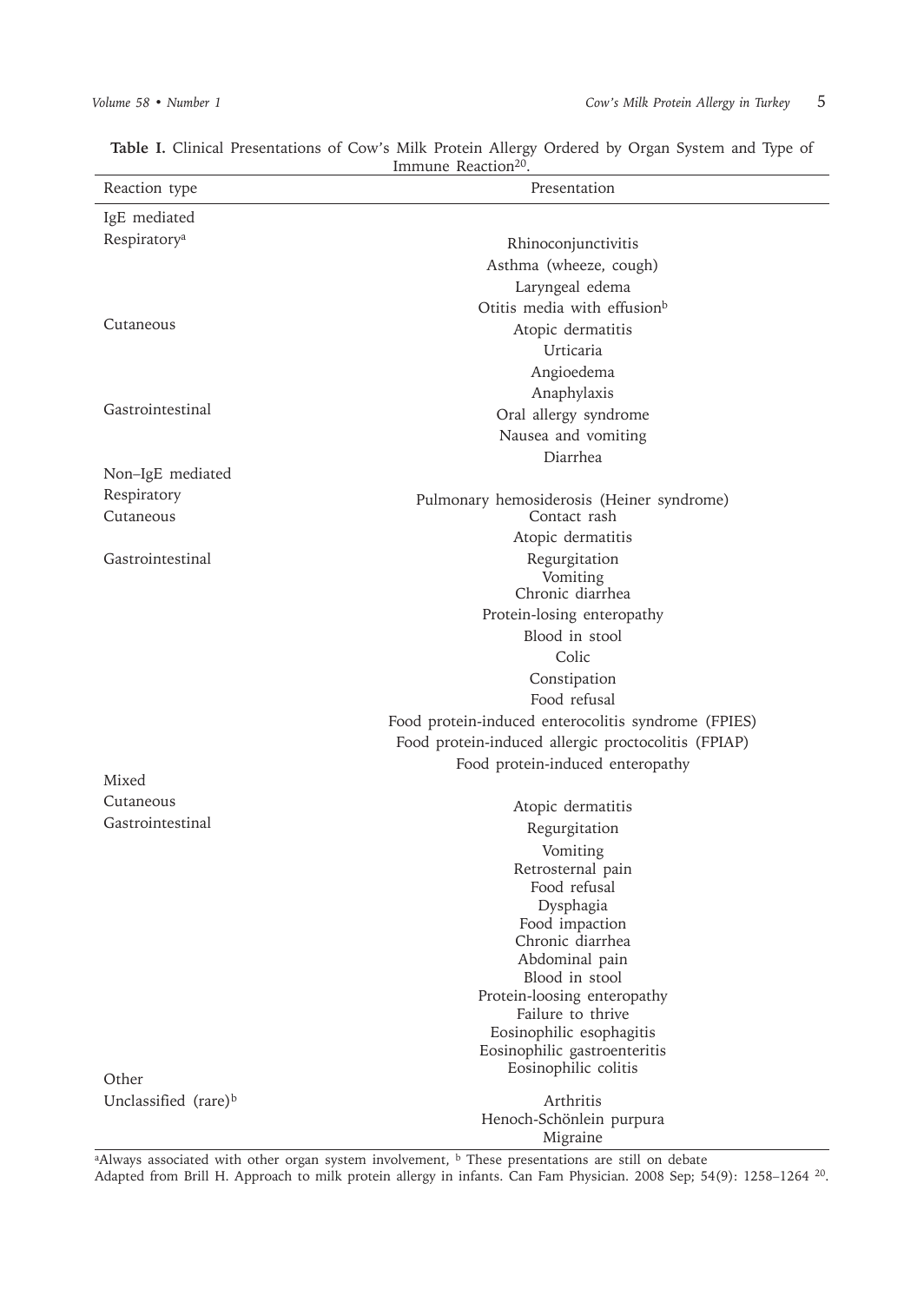CMP-free diet, other highly allergenic foods should further be eliminated from the mother's diet or a therapeutic formula is recommended instead of breast milk $5,20,24$ .

In non–breast-fed infants, cow's-milk and CMP containing formula and supplementary foods or other unmodified animal milk proteins (e.g. goat's milk, sheep's milk) should be strictly forbidden25,26 during the diagnostic elimination period. If the first feeds with cow's-milk–based formula or supplementary food in a breast-fed infant causes symptoms, formula should be changed and the elimination should be made in the infant's, not in the mother's diet. In formula-fed infants the first elimination diet is an extensively hydrolyzed infant formula (eHF) with proven efficacy in CMPA5,25. If no improvement is seen within 2-4 weeks, the cause of the allergic reaction may be the remaining peptides in the eHF, particularly if the infant has sensitization for multiple foods. In such patients, it is recommended to try amino acid formula (AAF) before CMPA is excluded among the causes of the symptoms<sup>5</sup>. Furthermore, in in case of extremely severe or life-threatening symptoms, the first choice should be an AAF.

When significant improvement on the diagnostic elimination is documented, a standardized oral challenge test should be performed to confirm the diagnosis of CMPA, under medical supervision in inpatient or outpatient settings. If previous reaction is severe/life threatening (i.e. anaphylaxis, FPIES, enteropathy, or eosinophilic esophagitis) open challenge should be omitted until performed in an experienced center or if reaction is consistent and reproducible (occurred more than one occasion with similar clinical presentation) can be postponed.

Open challenge in an IgE mediated reaction should be always conducted with caution under medical supervision at day 1 with a dose escalated fashion as depicted elsewhere<sup>1,2,4,5,7</sup>. If no reaction is observed at day 1, the child should continue taking a daily dose of the food corresponding to the average age-appropriate portion size over the next days (3-14 days).

This approach provides documenting signs and symptoms, milk volume arousing the symptoms in order to plan symptomatic treatment as needed5. If feeding regular cow's-milk for

2-weeks elicits no symptoms, CMPA is excluded and a CMP may be reintroduced into maternal diet<sup>5</sup>. If symptoms appear in response to an open challenge test, double blind placebo controlled food challenge (DBPCFC) which is the reference standard and the most specific test for diagnosing CMPA, albeit time-consuming and expensive, is recommended if symptoms are uncertain or questionable or in cases with moderate to severe eczema. This approach is advised to minimize bias by the patients, caregivers, and physicians<sup>5</sup>.

Considering other tests in CMPA diagnostic work-up, specific IgE testing should be tried to confirm IgE-mediated allergy diagnosis only presenting with acute and objective symptoms such as angioedema, acute urticaria, wheezing, stridor, and anaphylactic reactions (following ingesting dairy products) 7,27,28. Prick tests can be used for diagnosis, but positive results are not necessarily predictive of the outcome of challenge tests7,27,28. In cases of nonspecific symptoms such as frequent regurgitation and constipation or symptoms caused by non-IgE-mediated reactions such as bloody stools, allergy tests are not cost-effective as primary diagnostic tools for CMPA5.

The experts agreed that while being commonly applied in the first 6 months of life, specific IgE test is not a very reliable test in this period due to already low levels of IgE. Therefore the importance of open challenge test is emphasized especially in the first 6 months of life given that specific IgE tests could not be useful in this age group. Also, given that detection of IgG or IgG subclass antibodies against CMP does not have diagnostic value in CMPA<sup>29</sup>, experts indicated that IgG mediated food allergy tests should not be performed in the diagnosis of CMPA, in accordance with recommendations<sup>1</sup>. Experts also indicated that in patients with significant and persistent gastrointestinal symptoms due to unexplained causes, failure to thrive, or iron deficiency anemia, use of endoscopies with multiple biopsies are recommended; but macroscopic lesions, mucosal atrophy and eosinophilic infiltrates in histological samples are not sensitive/specific for CMPA30. Experts also emphasized that colonoscopy is not indicated for the diagnosis of FPIAP. Notably, given that many children with CMPA are misdiagnosed as lactose intolerance or gastrointestinal amebiasis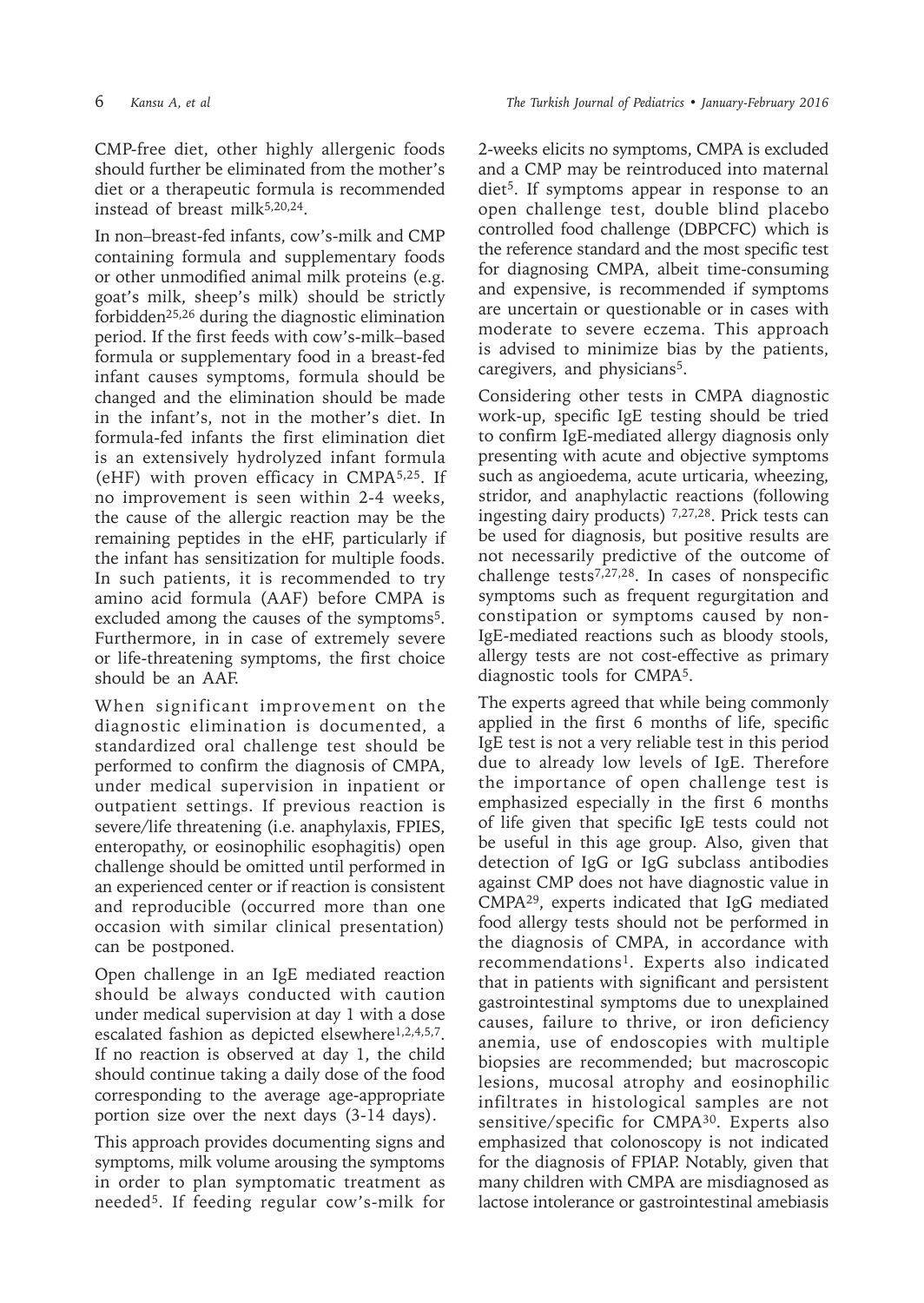(as in the cases of FPIAP) and followed up without being treated for CMPA in Turkey, experts emphasized the importance of open challenge test in differential diagnosis of nonspecific symptoms.

#### **Treatment of CMPA**

The safest strategy in managing CMPA is to strictly avoid from CMP. The decision of using a substitute formula and choosing the best formula to fulfill nutritional requirements of the children with CMPA should be done mostly based on the age of the patient and the history of other food allergies<sup>5</sup>. The consensus recommendations for CMPA management are presented in Figure 120.

For exclusively breastfed infants, diagnostic elimination involves elimination of the products containing cow's milk including cheese, yogurt and butter from the maternal diet. Breastfeeding mothers who eliminate cow's milk products from their diet for long periods should take calcium supplements and take dietary counselling to avoid nutritional deficiencies<sup>5</sup>.

Cow's milk-based formula and any complementary food containing CMP should be avoided in exclusively breastfed infants. When symptoms of allergy occur in formula-fed infants, either exclusively or as a supplement to breastfeeding, they should be given a therapeutic formula that has clinically proven reduced allergenicity and high tolerability $31,32$ . Extensively hydrolyzed formula (eHF; casein or whey) and AAF are the two such alternatives recommended for formula feeding among infants with CMPA7,19,31.

eHFs are indicated in treatment and in prevention of CMPA and tolerated by the majority of infants and children with CMPA5,19. AAF is developed to overcome the hypersensitivity against residual proteins in eHF, particularly in cases with severe enteropathy or with multiple food allergies<sup>5</sup>. For that reason, AAF may be considered only in infants with severe reactions such as anaphylaxis, enteropathy, eosinophilic esophagitis and food protein induced enterocolitis along with cases of multiple system involvement, multiple food allergies and intolerance to eHF5,8,33. While soy-based formulae are associated with lower allergenicity than cow's milk-based formulae34,35, concerns about the isoflavone (phytoestrogen) content have been raised $36$ .

Accordingly, ESPGHAN and American Academy of Pediatrics (AAP) consider use of eHF and AAF for the dietary treatment of infants with CMPA as the first option if eHF is not better tolerated than soy protein–based formulae35,37. Partially hydrolyzed formulae (pHF) based on CMP, other mammalian proteins, and milk from other mammalians are not recommended 8,25,26,38.

In infants with documented CMPA and exclusively breast-fed and formula-fed, weaning food should be free of CMP until the development of tolerance is confirmed by oral challenge tests. Introduction of supplementary foods should not be delayed while should be made one by one in small amounts and only after the infant is at least 17 weeks of age, preferably while the mother is still breastfeeding5,39,40.

Among children with CMPA on elimination diet beyond the first 12 months of age, dietary supervision by a health professional specialized or trained in pediatric nutrition is recommended to decide about sufficient amounts of nutrients, proteins, calcium, vitamin D, and vitamin A in the diet and the need for a therapeutic formula or supplements to achieve a normal growth for age41.

#### **Evaluation by re-challenge**

While CMPA has traditionally been considered to resolve by 1 to 2 years of age, evidences to define an optimal interval before reevaluation are not sufficient<sup>5,8,20</sup>. Age, severity of a child's symptoms, and positivity of specific IgE for CMP are amongst the factors that determine the duration of exclusion<sup>5</sup>.

Following confirmation of CMPA diagnosis, maintenance on an elimination diet by a therapeutic formula has been recommended using for at least 6 months or until 9 to 12 months of age. Infants and children with severe immediate IgE-mediated reactions may stay on the elimination diet longer (12 or even 18 months) before re-challenge following the repeat tests specific for  $IgE<sup>5</sup>$ . On the basis of its correlation with persistence of allergy, high specific IgE levels are considered to be a useful predictor of patient outcome<sup>42</sup>, while low levels of specific IgE antibodies were shown to be associated with faster gain of milk tolerance among CMPA patients<sup>20</sup>. Hence, in specific IgE negative cases with mild symptoms,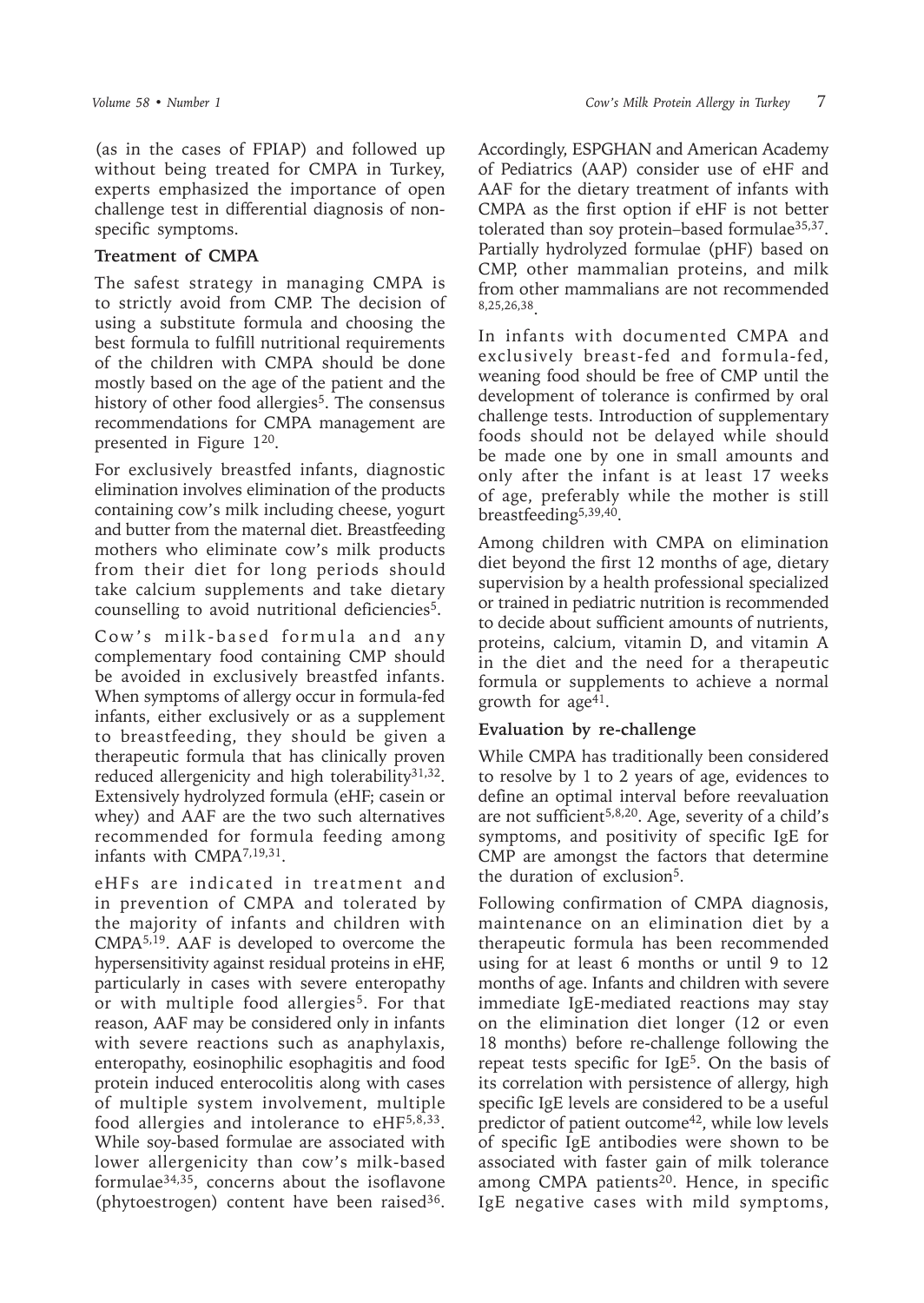conventional approach considers a re-challenge with cow's milk after a therapeutic diet for at least 4-6 months, while up to at least 12 months in case of high-Ig E positivity or severe reactions, to avoid unnecessary prolongation of restrictive diet and the likelihood of improper growth<sup> $1,5$ </sup>.

Re-challenge may lead to severe reaction particularly if the patient had a previous severe/ life threatening reaction history, therefore a dose-titrated challenge should be performed in experienced clinic under close monitoring.

If a challenge gives positive results, usually the elimination diet is continued for 6 to 12 months. If it is negative, then the child is fully re-exposed to cow's milk. If CMP challenge test is negative, the infant may be safely moved to a standard cow's milk formula (CMF). If a child on AAF can tolerate eHF challenge, it is safe to move the infant to an eHF. If a response to either a CMP or eHF challenge test is observed, the infant should be kept on the therapeutic formula that resolved the symptomatic manifestations of CMPA5,8,43.

The prognosis of infancy and young childhood CMPA is good. Tolerance develops in up to 50% of the affected children by the age of 1 year, up to 85% by the age of 3 years, and up to 90% has become tolerant by the age of 6 years $5,17$ .

# **Prevention of CMPA**

The best approach to prevent allergy is exclusive breastfeeding for 4-6 months  $(17-27$  weeks)<sup>8</sup> that has been shown to have significant protective effect against atopic dermatitis in comparison to conventional CMF44,45.

No benefit of modulation of maternal diet has been shown in decreasing incidence of allergy46,47 along with the likelihood of an unbalanced maternal diet to negatively affect one or both of fetal and maternal nutrition8,24. Accordingly, recent guidelines consistently recommend not modifying maternal diet during pregnancy or lactation to prevent CMPA2,8,10.

At-risk infants should be identified by family history for atopic conditions such as CMPA, food allergy, atopic dermatitis, asthma, allergic rhinitis, and should receive a prevention diet if at risk of allergy and not exclusively breastfed. Use of hydrolyzed formulae has been recommended by the guidelines in at-risk

infants who are not breastfed for the prevention of CMPA until their risk has been assessed by healthcare personnel<sup>2,8,10</sup>.

pHF has been produced to minimize sensitizing epitopes of milk proteins, by keeping peptides in sufficient size and immunogenicity to induce oral tolerance. Thus containing larger peptides than eHF, they are not suitable in treatment of CMPA19,48. eHF and AAF remove allergenicity, but the loss of immunogenicity to prevent CMPA also keeps the immune system from developing tolerance to milk proteins<sup>48</sup>. Therefore, commonly pHF is used to prevent allergy<sup>19</sup>. Efficacy of using both pHF and eHF were shown in the prevention of allergy in at high risk infants $4\overline{4}$ , 49,50, while AAF is not recommended in prevention of CMPA8.

Hence experts agreed that it is difficult to assess allergy in neonates, and if exclusive breastfeeding is impossible, hydrolyzed formula (pHF or eHF) offers advantages in preventing cow's milk allergy until their risk has been assessed by a healthcare professional8.

There is no evidence confirming benefit from delayed introduction of solid even potentially allergenic foods beyond the age of 4-6 months to protect from allergy<sup>5,39</sup>. Experts agreed that supplementary foods should be introduced one at a time in small quantities, preferably while the mother is still breastfeeding but not before the infant is at least 17 weeks of age in accordance with ESPGHAN guidelines<sup>5</sup>.

Probiotic supplementation of mothers during pregnancy and lactation has been indicated to be likely to prevent early infant atopy, and supplementation of eHF with prebiotics has been considered likely to decrease the occurrence allergic manifestations, such as atopic dermatitis, recurrent wheezing, and allergic urticaria in infancy<sup>51,52</sup>. However, further evidence is required to recommend prebiotics safely in order to reduce atopic dermatitis incidence in routine practice<sup>8,53</sup>.

# **Conclusion**

The present consensus statement provides recommendations for the diagnosis, prevention and management of suspected CMPA in infants and children in Turkey, based on evidencebased guidelines, literature data and expert clinical experience and in accordance with socioeconomic characteristics and current healthcare policies specific to our country.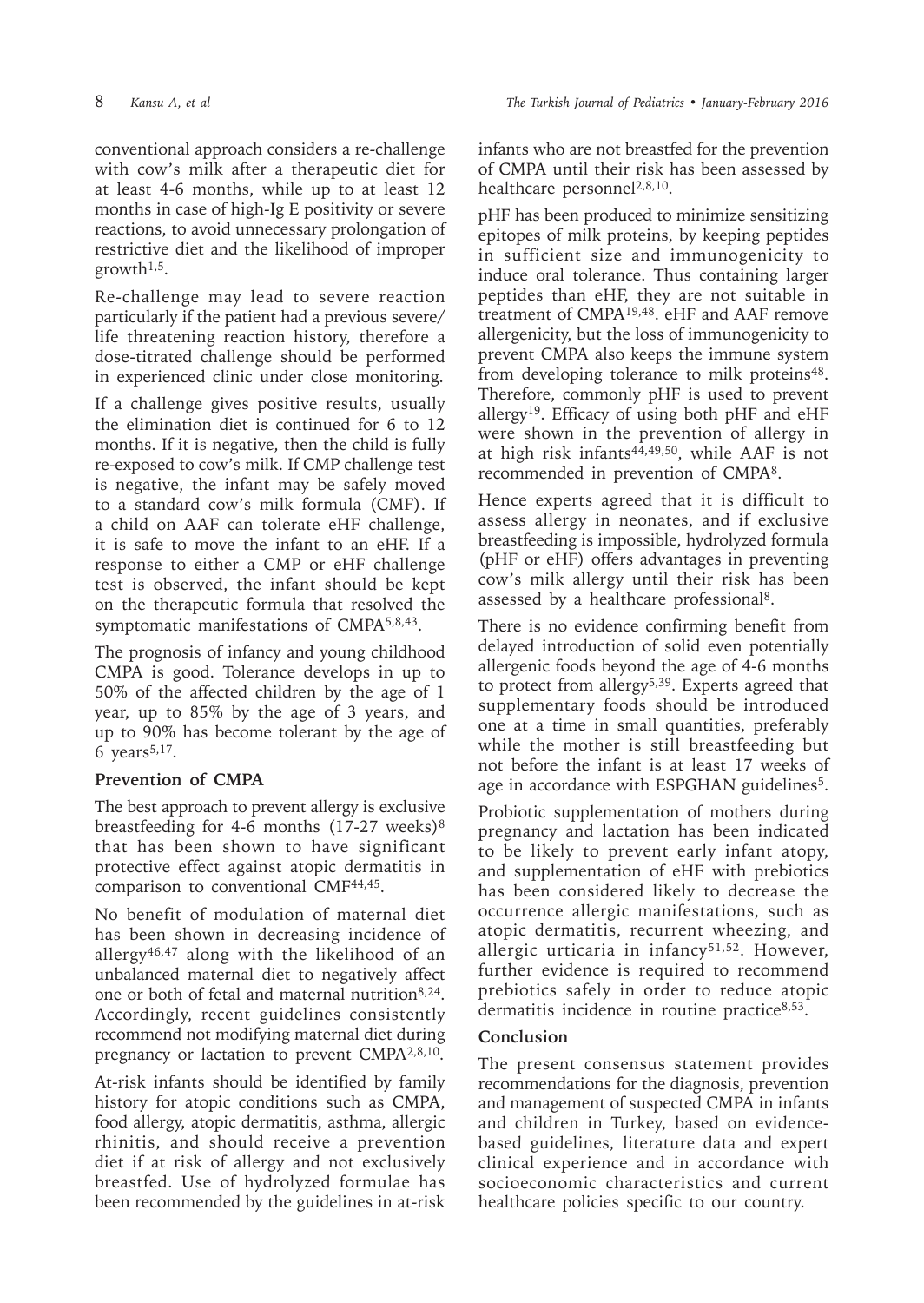*Diagnosis:* Upon the experts' agreement, there is need for a differential diagnosis including starting from family history and a physical examination if CMPA is suspected. CMPA diagnosis should be based on symptomatic evaluation and diagnostic elimination diet as followed by an open challenge test after disappearance of symptoms except in those with severe or consistent allergy history and confirmation of CMPA diagnosis in reappearance of symptoms. Duration of diagnostic elimination ranges from 3 to 5 days in case of immediate clinical reactions, to 1 to 2 weeks if clinical reactions are delayed, while 2 to 4 weeks on a CMP-free diet before evaluation may be necessary in patients with gastrointestinal reactions. Although, the golden standard and the most specific diagnostic test for CMPA is DBPCFC; it is time-consuming and expensive and not a feasible diagnostic option in daily clinical practice in majority of centers across Turkey. Therefore, experts considered use of diagnostic algorithm provided in ESPGHAN guidelines to be appropriate in Turkey, with special emphasis on the contribution of open challenge test in providing accurate diagnosis and thereby limiting the likelihood of overtreatment or under-treatment<sup>5</sup>. Specific IgE tests may be considered in special circumstances to support diagnosis and resolution, whereas neither endoscopy nor IgG analysis has a role in CMPA diagnosis and endoscopic investigation can only be useful in the differential diagnosis in certain cases.

*Treatment:* For breastfed infants, diagnostic elimination is defined as eliminating cow's milk-containing products from the mother's diet, calcium supplementation and dietary advice in order to avoid nutritional deficiencies in elimination diet lasting long. If the infant is not exclusively breastfed, not only cow's milk-based formula, but also complementary foods containing CMP should be avoided. Experts recommend first line treatment with eHF in infants not exclusively breastfed, while the use of AAF is considered in infants with severe reactions such as anaphylaxis, enteropathy, eosinophilic esophagitis and food protein induced enterocolitis along with cases of multiple system involvement, multiple food allergies and intolerance to eHF5,8,33.

Infants with a confirmed diagnosis of CMPA should maintained an elimination diet with a

therapeutic formula at least for 4-6 months or until the age of 9 to 12 months, while both infants and children who have severe immediate IgE-mediated reactions may receive the elimination diet longer (12 or even 18 months) before the re-challenged following the repeat IgE-specific testing. Conventional approach considers a cow's milk re-challenge after a therapeutic diet for at least 4-6 months in case of specific IgE negativity and mild symptoms, while up to at least 12 months in case of high-Ig E positivity or severe reactions, to avoid unnecessary prolongation of restrictive diet and the likelihood of improper growth $1.5$ . If a challenge produces positive response, the elimination diet is usually continued for another 6 to 12 months. If it is negative, then the child is re-exposed to cow's milk containing diet<sup>5</sup>.

Introduction of supplementary foods should not be delayed and should be made one by one in small amounts after the infant is at least 17 weeks of age, preferably while the mother is still breastfeeding5,39,40.

*Prevention:* The best method to prevent infant allergy is exclusive breastfeeding for 4-6 months. There is no evidence showing the benefit of modifying maternal diet during pregnancy or lactation, delaying solid and potentially allergic foods beyond 4-6 months in at-risk infants. When breastfeeding exclusively is impossible, all at-risk infants should receive a hydrolyzed formula (pHF or eHF) that appears to be advantageous in preventing allergic conditions including cow's milk allergy until a risk assessment by a healthcare professional8.

Given the limited number of studies concerning epidemiology and practice patterns in CMPA in Turkey, the main limitation of the current statement seems to be the fact that present recommendations are dependent on the expert clinical opinion of the panel members rather than data on the prevalence of CMPA or the efficacy of CMPA treatment strategies.

In conclusion, the present consensus statement is the first to provide recommendations for the diagnosis, prevention and management of CMPA in infants and children in Turkey. These recommendations should assist healthcare practitioners to optimize their approaches in managing CMPA and reducing the burden of disease on the infants and the family. Given the lack of reliable objective diagnostic tools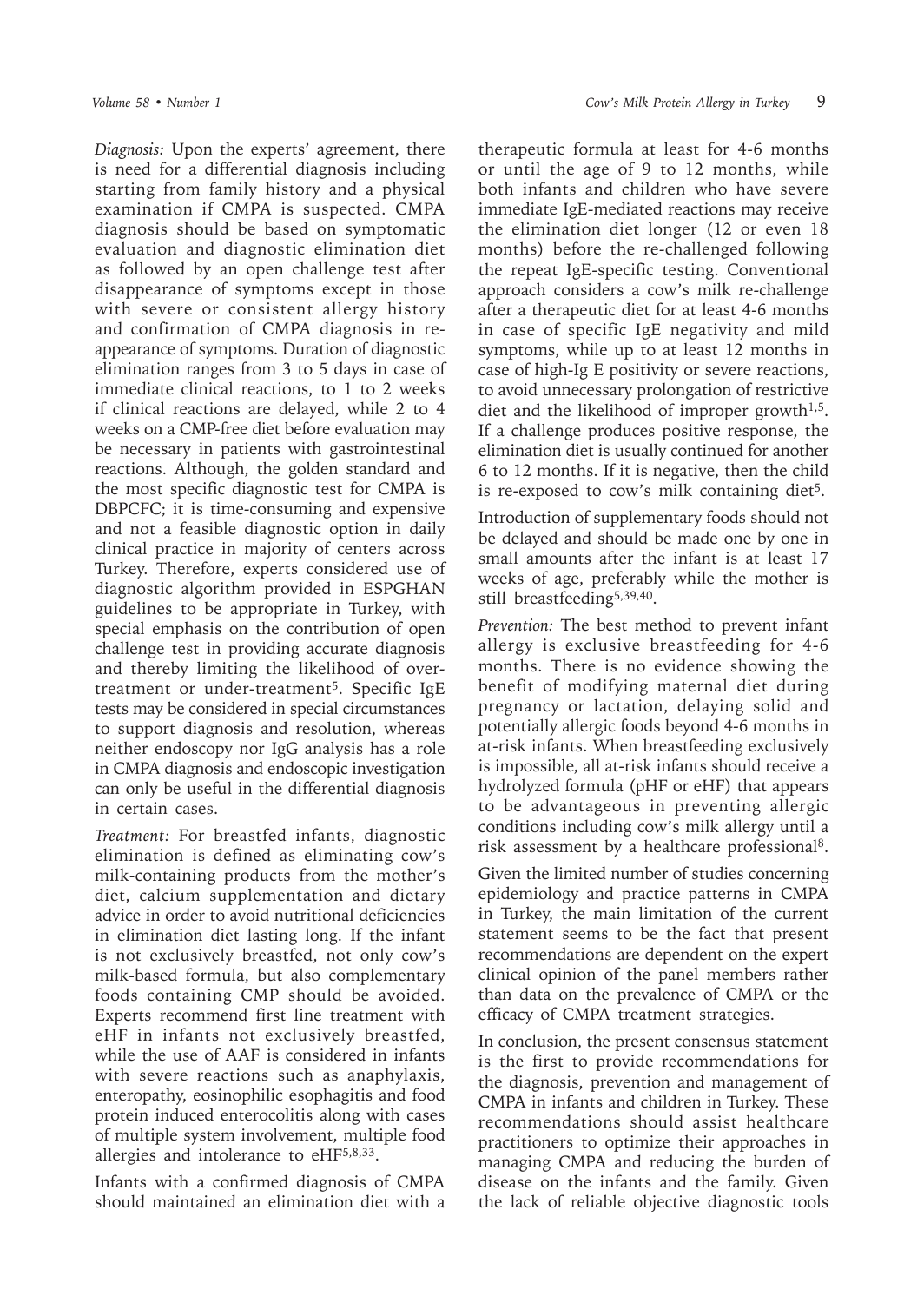and thus strict diagnostic criteria to minimize misdiagnosis of CMPA, clinical assessment via elimination and challenge tests remains a fundamental for the accurate diagnosis of CMP. Hence, there is a need for studies addressing epidemiology of CMPA and practice patterns in the management of CMPA in Turkey along with awareness of physicians and parents about CMPA.

#### **Acknowledgments**

We give thanks to Cagla Ayhan, MD and Prof. Sule Oktay, MD, PhD. from KAPPA Consultancy Training Research Ltd, Istanbul who provided editorial support and Mehmet Berktas, MD, MICR from KAPPA Consultancy Training Research Ltd, Istanbul who created patient management algorithm and was responsible for management of the project.

#### **REFERENCES**

- 1. Boyce JA, Assa'ad A, Burks AW, et al. Guidelines for the diagnosis and management of food allergy in the United States: report of the NIAID sponsored expert panel. J Allergy Clin Immunol 2010; 126: S1-58.
- 2. Boyce JA, Assa'ad A, Burks AW, et al. NIAID-Sponsored Expert Panel. Guidelines for the Diagnosis and Management of Food Allergy in the United States: Summary of the NIAID-Sponsored Expert Panel Report. J Allergy Clin Immunol 2010; 126: 1105-1118.
- 3. Johansson SG, Bieber T, Dahl R, et al. Revised nomenclature for allergy for global use: report of the nomenclature review committee of the world allergy organization, October 2003. J Allergy Clin Immunol 2004; 113: 832-836.
- 4. Venter C, Brown T, Shah N, Walsh J, Fox AT. Diagnosis and management of non-IgE-mediated cow's milk allergy in infancy - a UK primary care practical guide. Clin Transl Allergy 2013; 3: 23.
- 5. Koletzko S, Niggemann B, Arato A, et al. European Society of Pediatric Gastroenterology, Hepatology, and Nutrition. Diagnostic approach and management of cow's-milk protein allergy in infants and children: ESPGHAN GI Committee practical guidelines. J Pediatr Gastroenterol Nutr 2012; 55: 221-229.
- 6. Sicherer SH, Noone SA, Koerner CB, Christie L, Burks AW, Sampson HA. Hypoallergenicity and efficacy of an amino acid-based formula in children with cows' milk and multiple food hypersensitivities. J Pediatr 2001; 138: 688-693.
- 7. Fiocchi A, Brozek J, Schünemann H, et al. World Allergy Organization (WAO) Diagnosis and Rationale for Action against Cow's Milk Allergy (DRACMA) Guidelines. World Allergy Organ J 2010; 3: 57-161.
- 8. Vandenplas Y, Abuabat A, Al-Hammadi S, et al. Middle East Consensus Statement on the Prevention, Diagnosis, and Management of Cow's Milk Protein Allergy. Pediatr Gastroenterol Hepatol Nutr 2014; 17: 61-73.

10 *Kansu A, et al The Turkish Journal of Pediatrics • January-February 2016*

- 9. Eggesbo M, Botten G, Halvorsen R, Magnus P. The prevalence of CMA/CMPI in young children: the validity of parentally perceived reactions in a population-based study. Allergy 2001; 56: 393-402.
- 10. Greer FR, Sicherer SH, Burks AW; American Academy of Pediatrics Committee on Nutrition; American Academy of Pediatrics Section on Allergy and Immunology. Effects of early nutritional interventions on the development of atopic disease in infants and children: the role of maternal dietary restriction, breastfeeding, timing of introduction of complementary foods, and hydrolyzed formulas. Pediatrics 2008; 121: 183-191.
- 11. Kemp AS, Hill DJ, Allen KJ, et al. Guidelines for the use of infant formulae to treat cow's milk protein allergy: an Australian consensus panel opinion. Med J Aust 2008; 188: 109-112.
- 12. Allen KJ, Davidson GP, Day AS, et al. Management of cow's milk protein allergy in infants and young children: an expert panel perspective. J Paediatr Child Health 2009; 45: 481-486.
- 13. Vandenplas Y, Brueton M, Dupont C. Guidelines for the diagnosis and management of cow's milk protein allergy in infants. Arch Dis Child 2007; 92: 902-908.
- 14. Venter C, Pereira B, Voigt K, et al. Prevalence and cumulative incidence of food hypersensitivity in the first 3 years of life. Allergy 2008, 63: 354-359.
- 15. Sicherer SH. Epidemiology of food allergy. J Allergy Clin Immunol 2011; 127: 594-602.
- 16. Rona RJ, Keil T, Summers C, et al. The prevalence of food allergy: a meta-analysis. J Allergy Clin Immunol 2007; 120: 638-646.
- 17. Host A, Halken S, Jacobsen HP, Christensen AE, Herskind AM, Plesner K. Clinical course of cow's milk protein allergy/intolerance and atopic diseases in childhood. Pediatr Allergy Immunol 2002; 13: 23-28.
- 18. Host A. Frequency of cow's milk allergy in childhood. Ann Allergy Immunol 2002; 89: 33-37.
- 19. Vandenplas Y, De Greef E, Devreker T. Treatment of cow's milk protein allergy. Pediatr Gastroenterol Hepatol Nutr 2014; 7: 1-5.
- 20. Brill H. Approach to milk protein allergy in infants. Can Fam Physician 2008; 54: 1258-1264.
- 21. Assa'ad AH, Putnam PE, Collins MH, et al. Pediatric patients with eosinophilic esophagitis: an 8-year followup. J Allergy Clin Immunol 2007; 119: 731-738.
- 22. Talley NJ, Shorter RG, Phillips SF, Zinsmeister AR. Eosinophilic gastroenteritis: a clinicopathological study of patients with disease of the mucosa, muscle layer, and subserosal tissues. Gut 1990; 31: 54-58.
- 23. Shek LP, Bardina L, Castro R, Sampson HA, Beyer K. Humoral and cellular responses to cow milk proteins in patients with milk-induced IgE-mediated and non-IgE-mediated disorders. Allergy 2005; 60: 912-919.
- 24. Kramer MS, Kakuma R. Maternal dietary antigen avoidance during pregnancy or lactation, or both, for preventing or treating atopic disease in the child. Cochrane Database Syst Rev 2006; 3: CD000133.
- 25. Host A, Koletzko B, Dreborg S, et al. Dietary products used in infants for treatment and prevention of food